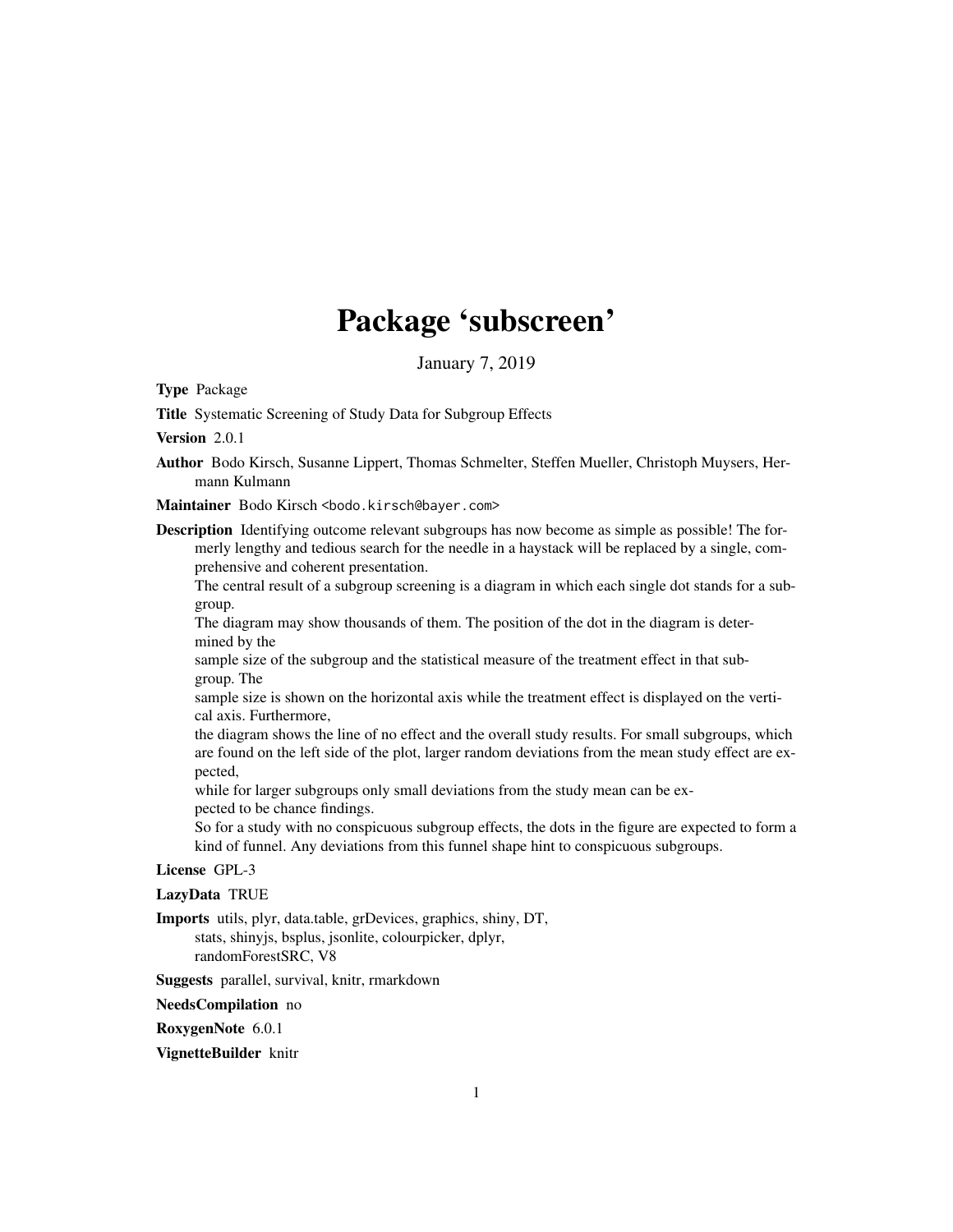<span id="page-1-0"></span>Repository CRAN Date/Publication 2019-01-07 16:40:07 UTC

### R topics documented:

| Index |  |  |  |  |  |  |  |  |  |  |  |  |  |  |  |  |  |
|-------|--|--|--|--|--|--|--|--|--|--|--|--|--|--|--|--|--|

subscreencalc *(i) Calculation of the results for the subgroups*

#### Description

This function systematically calculates the defined outcome for every combination of subgroups up to the given level (max\_comb), i.e. the number of maximum combinations of subgroup defining factors. If, e.g., in a study sex, age group  $\left(\langle=60, >60\right)$ , BMI group  $\left(\langle=25, >25\right)$  are of interest, subgroups of level 2 would be, e.g, male subjects with BMI>25 or young females, while subgroups of level 3 would be any combination of all three variables.

#### Usage

```
subscreencalc(data, eval_function, endpoints, treat = "trtp",
 subjectid = "subjid", factors = NULL, min_comb = 1, max_comb = 3,
 nkernel = 1, par\_functions = "", verbose = T)
```
#### Arguments

| data          | dataframe with study data                                                                                                                                                                         |
|---------------|---------------------------------------------------------------------------------------------------------------------------------------------------------------------------------------------------|
| eval_function | name of the function for data analysis                                                                                                                                                            |
| endpoints     | vector containing the names of the endpoint variables in data                                                                                                                                     |
| treat         | name of variable in data that contains the treatment identifier, defaults to trtp                                                                                                                 |
| subjectid     | name of variable in data that contains the subject identifier, defaults to subjid                                                                                                                 |
| factors       | vector containg the names of variables that define the subgroups, defaults to<br>NULL. If set to NULL, all variables in data are used that are not included in<br>subjectid, treat, and endpoints |
| $min\_comb$   | minimum number of factor combination levels to define subgroups, defaults to<br>1                                                                                                                 |
| max_comb      | maximum number of factor combination levels to define subgruops, defaults to<br>3                                                                                                                 |
| nkernel       | number of kernels for parallelization (defaults to 1)                                                                                                                                             |
| par_functions | vector of names of functions used in eval_function to be exported to cluster<br>$(n \neq 1)$ (needed only if nkernel $> 1$ )                                                                      |
| verbose       | switch on/off output of computational information                                                                                                                                                 |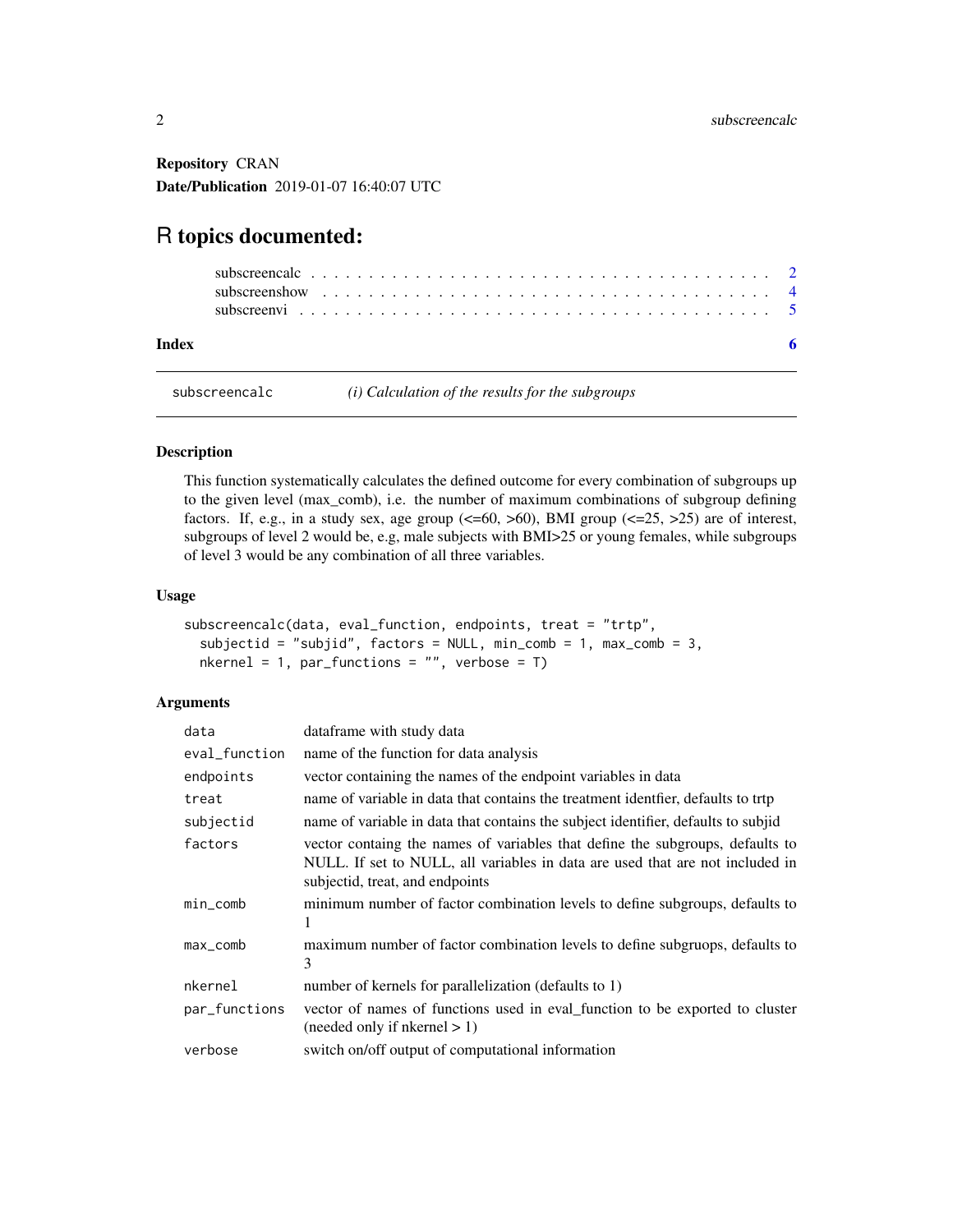#### subscreencalc 3

#### Details

The evaluation function (eval\_function) has to defined by the user. The result needs to be a vector of numerical values, e.g., outcome variable(s) and number of observations/subjects. The input of eval\_function is a data frame with the same structure as the input data frame (data) used in the subsreencalc call. See example below. Potential errors occurring due to small subgroups should be caught and handled within eval\_function. As the eval\_function will be called with every subgroup it may happen that there is only one observation or only one treatment arm or only observations with missing data going into the eval\_function. There should always be valid result vector be returned (NAs allowed) and no error causing program abort. For a better display the results may be cut-off to a reasonable range. For example: If my endpoint is a hazard ratio that is expected to be between 0.5 and 2 I would set all values smaller than 0.01 to 0.01 and values above 100 to 100.

#### Value

an object of type SubScreenResult of the form list(sge=H, max\_comb=max\_comb, min\_comb=min\_comb, subjectid=subjectid, endpoints=endpoints, treat=treat, factors=factors, results\_total=eval\_function(cbind(F,T)))

#### Examples

```
# get the pbc data from the survival package
require(survival)
data(pbc, package="survival")
# generate categorical versions of some of the baseline covariates
pbc$ageg[!is.na(pbc$age)] <-
  ifelse(pbc$age[!is.na(pbc$age)] <= median(pbc$age, na.rm=TRUE), "Low", "High")
pbc$albuming[!is.na(pbc$albumin)]<-
  ifelse(pbc$albumin[!is.na(pbc$albumin)] <= median(pbc$albumin, na.rm=TRUE), "Low", "High")
pbc$phosg[!is.na(pbc$alk.phos)] <-
  ifelse(pbc$alk.phos[!is.na(pbc$alk.phos)]<= median(pbc$alk.phos,na.rm=TRUE), "Low", "High")
pbc$astg[!is.na(pbc$ast)] <-
  ifelse(pbc$ast[!is.na(pbc$ast)] <= median(pbc$ast, na.rm=TRUE), "Low", "High")
pbc$bilig[!is.na(pbc$bili)] <-
  ifelse(pbc$bili[!is.na(pbc$bili)] <= median(pbc$bili, na.rm=TRUE), "Low", "High")
pbc$cholg[!is.na(pbc$chol)] <-
  ifelse(pbc$chol[!is.na(pbc$chol)] <= median(pbc$chol, na.rm=TRUE), "Low", "High")
pbc$copperg[!is.na(pbc$copper)] <-
  ifelse(pbc$copper[!is.na(pbc$copper)] <= median(pbc$copper, na.rm=TRUE), "Low", "High")
pbc$ageg[is.na(pbc$age)] <- "No Data"
pbc$albuming[is.na(pbc$albumin)] <- "No Data"
pbc$phosg[is.na(pbc$alk.phos)] <- "No Data"
pbc$astg[is.na(pbc$ast)] <- "No Data"
pbc$bilig[is.na(pbc$bili)] <- "No Data"
pbc$cholg[is.na(pbc$chol)] <- "No Data"
pbc$copperg[is.na(pbc$copper)] <- "No Data"
# redefine censoring variable, consider transplant/death as event
pbc$event <- pbc$status
pbc$event[pbc$event==2] <- 1
pbcdat <- pbc[!is.na(pbc$trt), ]
```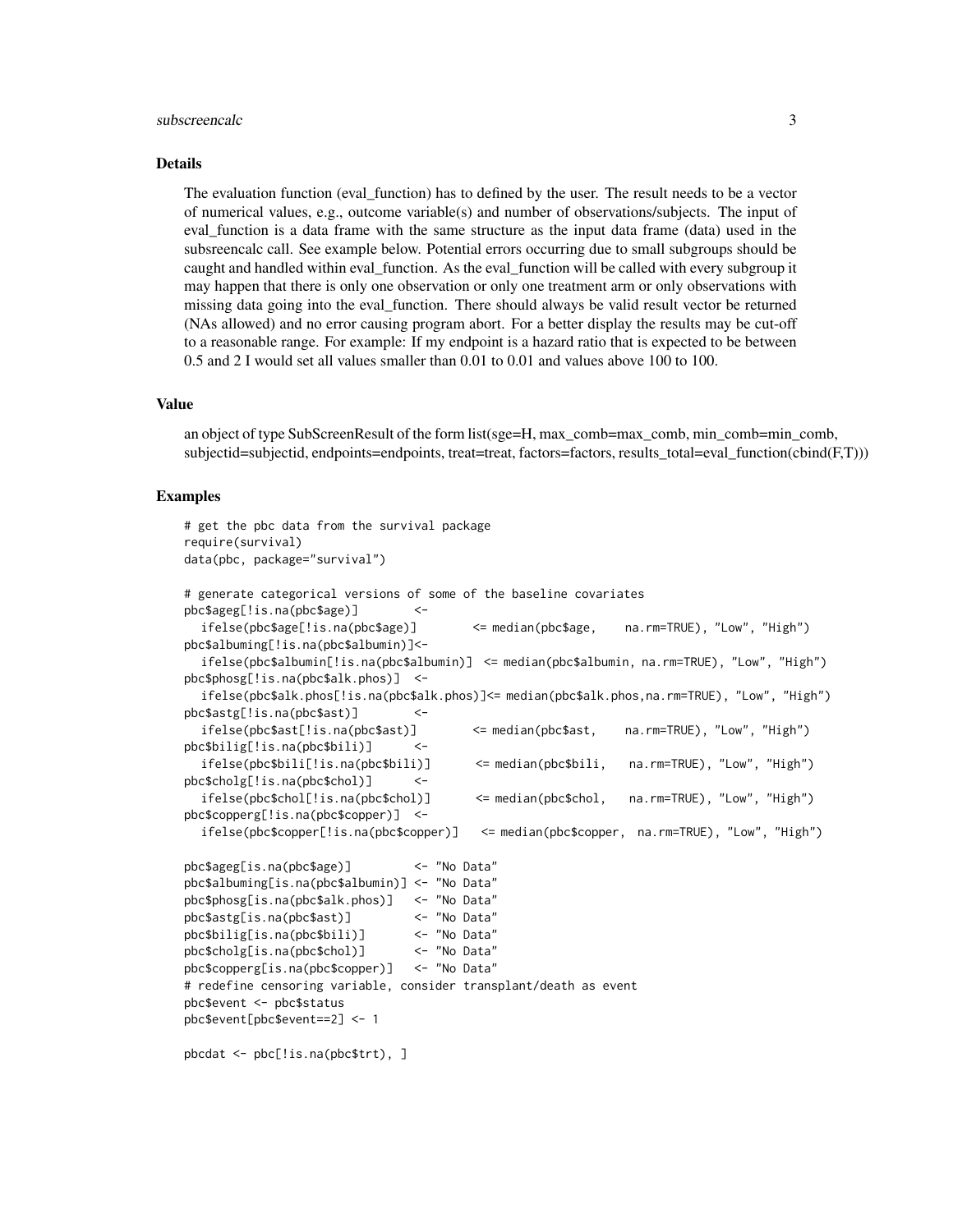```
# define function the eval_function()
# Attention: The eval_function ALWAYS needs to return a dataframe with one row.
# Include exception handling, like if(N1>0 && N2>0) hr <- exp(coxph(...) )
# to avoid program abort due to errors
hazardratio \leq function(x) {
  N1 <- sum(x$trt==1)
  N2 <- sum(x$trt==2)
  hr <- tryCatch(exp(coxph(Surv(time, event) ~ trt, data=x)$coefficients[[1]]),
                warning=function(w) {NA})
   data.frame(hr=hr, N1=N1, N2=N2)
 }
 # run subscreen
## Not run:
results <- subscreencalc(data=pbcdat,
                    eval_function=hazardratio,
                    endpoints = c("time", "event"),
                    treat="trt",
                     subjectid = "id",
                    factors=c("ageg", "sex", "bilig", "cholg", "copperg", "astg",
                               "albuming", "phosg"))
# visualize the results of the subgroup screening with a Shiny app
subscreenshow(results)
## End(Not run)
```
subscreenshow *(ii) Visualization*

#### Description

Start the Shiny based interactive visualization tool to show the subgroup results generated by subscreencalc. See and explore all subgroup results at one glance. Pick and chose a specific subgroup, the level of combinations or a certain factor with its combinations. Switch easily between different endpoint/target variables.

#### Usage

```
subscreenshow(scresults, variable_importance = NULL, host = NULL,
 port = NULL, NiceNumbers = c(1, 1.5, 2, 4, 5, 6, 8, 10)
```
#### Arguments

scresults SubScreenResult object with results from a subscreencalc call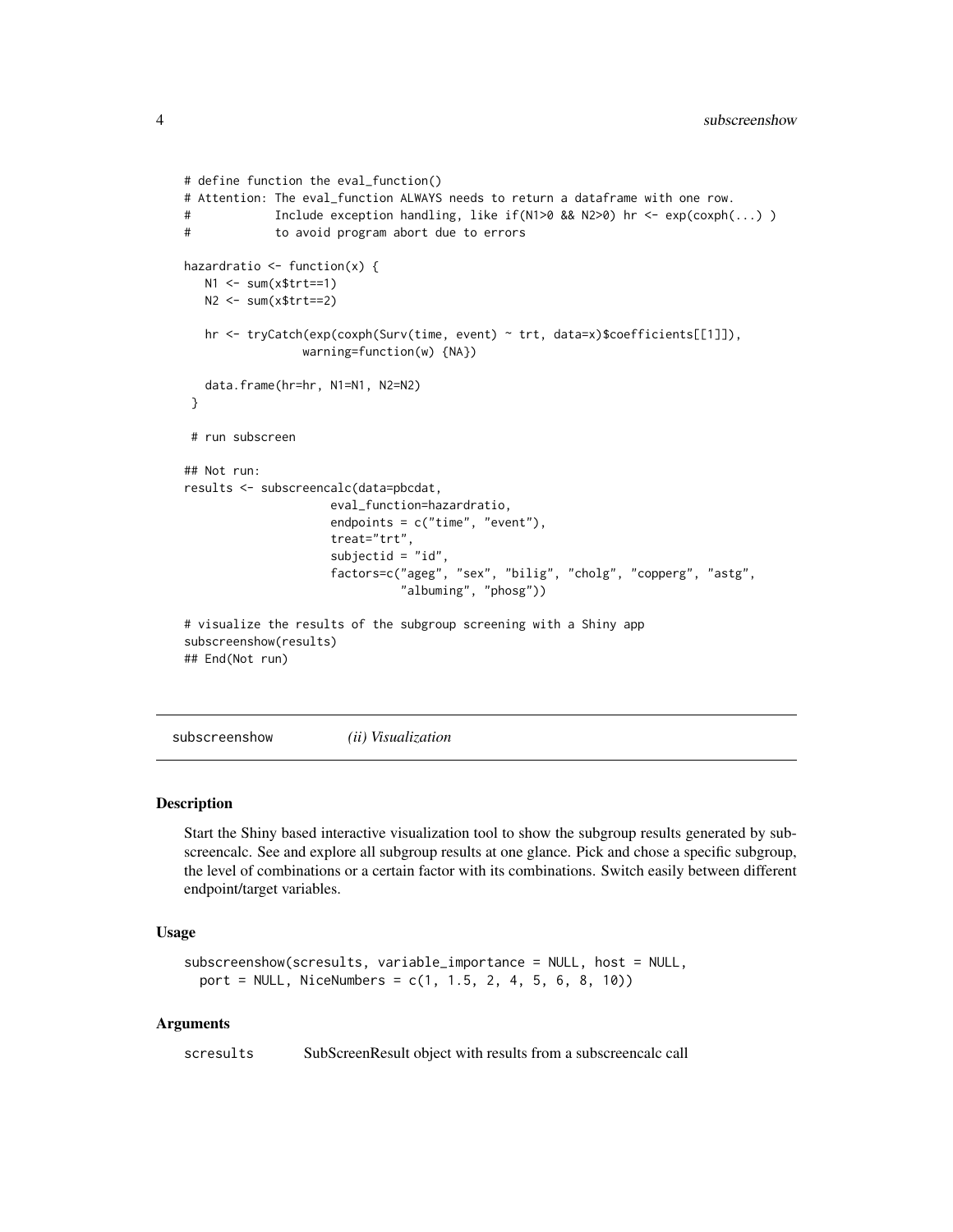#### <span id="page-4-0"></span>subscreenvi 5

| variable_importance |                                           |
|---------------------|-------------------------------------------|
|                     | add description                           |
| host                | host name or IP address for Shiny display |
| port                | port number for Shiny display             |
| NiceNumbers         | list of numbers used for a 'nice' scale   |

#### subscreenvi *(iii) Determine variable importance*

#### Description

Determine variable importance for continuous, categorical or right-censored survival endpoints (overall and per treatment group) using random forests

#### Usage

subscreenvi(data, y, cens = NULL,  $x =$  NULL,  $trt =$  NULL, ...)

#### Arguments

| data         | The data frame containing the dependent and independent variables.                                                                   |
|--------------|--------------------------------------------------------------------------------------------------------------------------------------|
| y            | The name of the column in data that contains the dependent variable.                                                                 |
| cens         | The name of the column in data that contains the censoring variable, if y is an<br>event time (default=NULL).                        |
| $\mathsf{x}$ | Vector that contains the names of the columns in data with the independent<br>variables (default=NULL, i.e. all remaining variables) |
| trt          | The name of the column in data that contains the treatment variable (default=NULL).                                                  |
| $\ddotsc$    | additional arguments to be passed to function rfsrc                                                                                  |

#### Value

A list containing ordered data frames with the variable importances (one for each treatment level, one with the ranking variability between the treatment levels and one with the total results)

#### Examples

```
## Not run:
require(survival)
data(pbc)
pbc$status <- ifelse(pbc$status==0,0,1)
importance <- subscreenvi(data=pbc, y='time', cens='status', trt='trt', x=NULL)
## End(Not run)
```